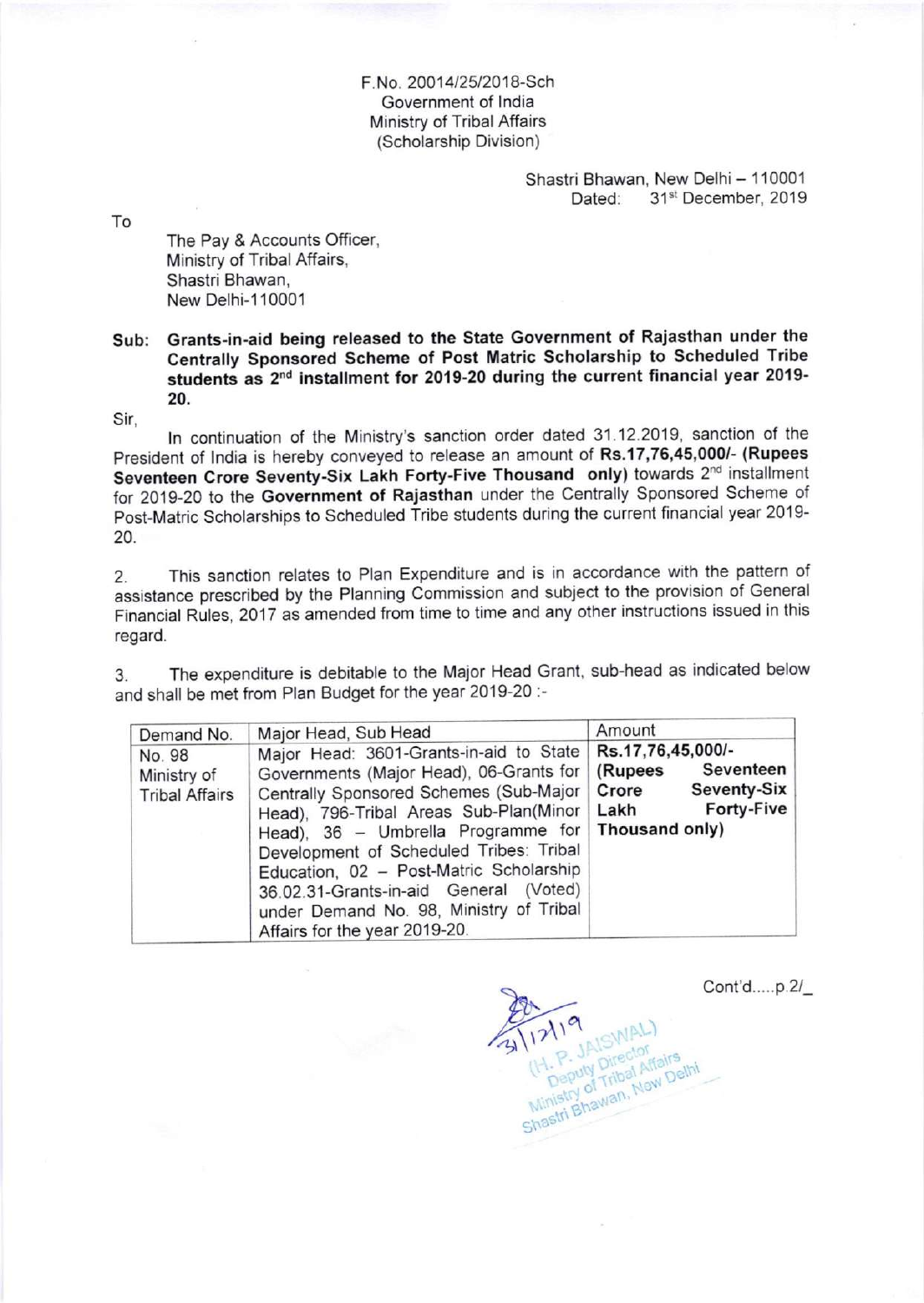4. lt is requested that arrangements may kindly be made to credit this amount to the State Governments in accordance with the procedure laid down in the Ministry of Finance OM No. 2(45)76-Spl.Cell dated 30-8-1976 and as modified vide OM of even number dated 16-09-1976 under intimation to this Ministry.

|                                                                          |                       |                         |                     |                           | (113.111191113)                                                      |
|--------------------------------------------------------------------------|-----------------------|-------------------------|---------------------|---------------------------|----------------------------------------------------------------------|
| Financial<br>Years                                                       | Actual<br>Expenditure | State<br>share<br>(25%) | Central Share (75%) | Central share<br>released | Amount to be released                                                |
|                                                                          | 2                     |                         |                     | 5                         | 6                                                                    |
| 2019-20                                                                  | 30896.76              | 7724.19                 | 23172.57            | Nil                       | 5793.14<br>(25% of Central Share)<br>as 1 <sup>st</sup> installment) |
| Less: Unspent balance lying with State                                   |                       |                         |                     |                           | $(-)233.00$                                                          |
| Total                                                                    |                       |                         |                     |                           | 5560.14                                                              |
| Amount released as 1 <sup>st</sup> installment for 2019-20               |                       |                         |                     |                           | 3783.69                                                              |
| Balance Amount being released as 2 <sup>nd</sup> installment for 2019-20 |                       |                         |                     |                           | 1776.45                                                              |

5. The calculation of grants towards 2<sup>nd</sup> instalment for year 2019-20 is as follows:- $(Re in lakhe)$ 

6. Scholarships are payable to the sT according to the Guidelines of the Scheme. The State Government shall ensure that the Scholarship funds received from the Government of lndia / Ministry of Tribal Affairs are released directly to the beneficiaries electronically as laid down in Union Ministry of Finance's o.M. No. |-1101115812013-DBT dated 27 08.2015 <sup>A</sup> copy of the release order should be sent by email on edu-tribal@nic.in.

7. You are requested to advise RBl, cAs, Nagpur for crediting the above-mentioned amount to the account of Government of Rajasthan in accordance with procedure laid down tn the Ministry of Finance's oM No. 2(45)76-Spl.Cell dated 30-8-1976 as modified vide OM of even number dated 16-09-1976.

8. As per Rule 236(1) of GFR-2017, the accounts of the Institution / Organization shall be open to inspection by the sanctioning authority and audit, both by the comptroller and Auditor General of India under the provision of CAG(DPC) Act 1971 and Internal audit by the principal accounts office of the Ministry or Department, whenever the institution or organization is called upon to do so.

9. No utilization certificate is due for rendition.

1o Diversion of funds and deviation from the norms of the scheme shall not be allowed. State Government has no authority to divert the funds for other purpose.

11. This sanction is being issued with the concurrence of lntegrated Finance Division of this Ministry vide their Dy.No.12409/JS&FA/2019 dated 31.12.2019.

12. Certified that this sanction has been noted at **S.No. 36** in Register of grants.

Yours faithfully,  $( H.P. J axiswal)$ 

Deputy Director (Sch.) Email: edu-tribal@nic.in

> Contd. ... 8/-JAISWAL) Ministry of Tribal Affairs Shastri Bhawan, New Delhi